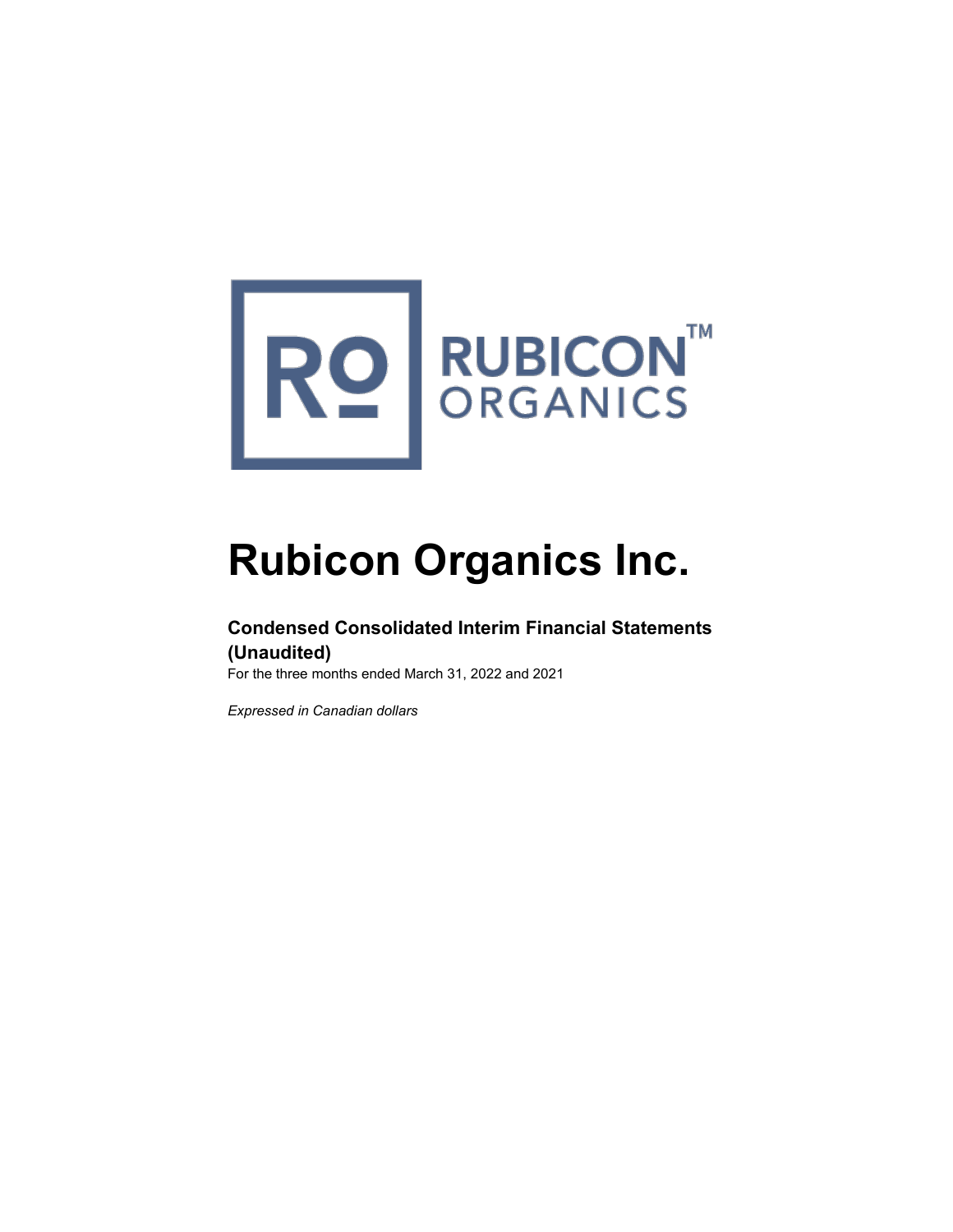

The accompanying unaudited condensed consolidated interim financial statements of the Company have been prepared by and are the responsibility of the Company's management. The Company's independent auditor has not performed a review of these financial statements in accordance with the standards established by the Canadian Institute of Professional Chartered Accountants for a review of interim financial statements by an entity's auditor.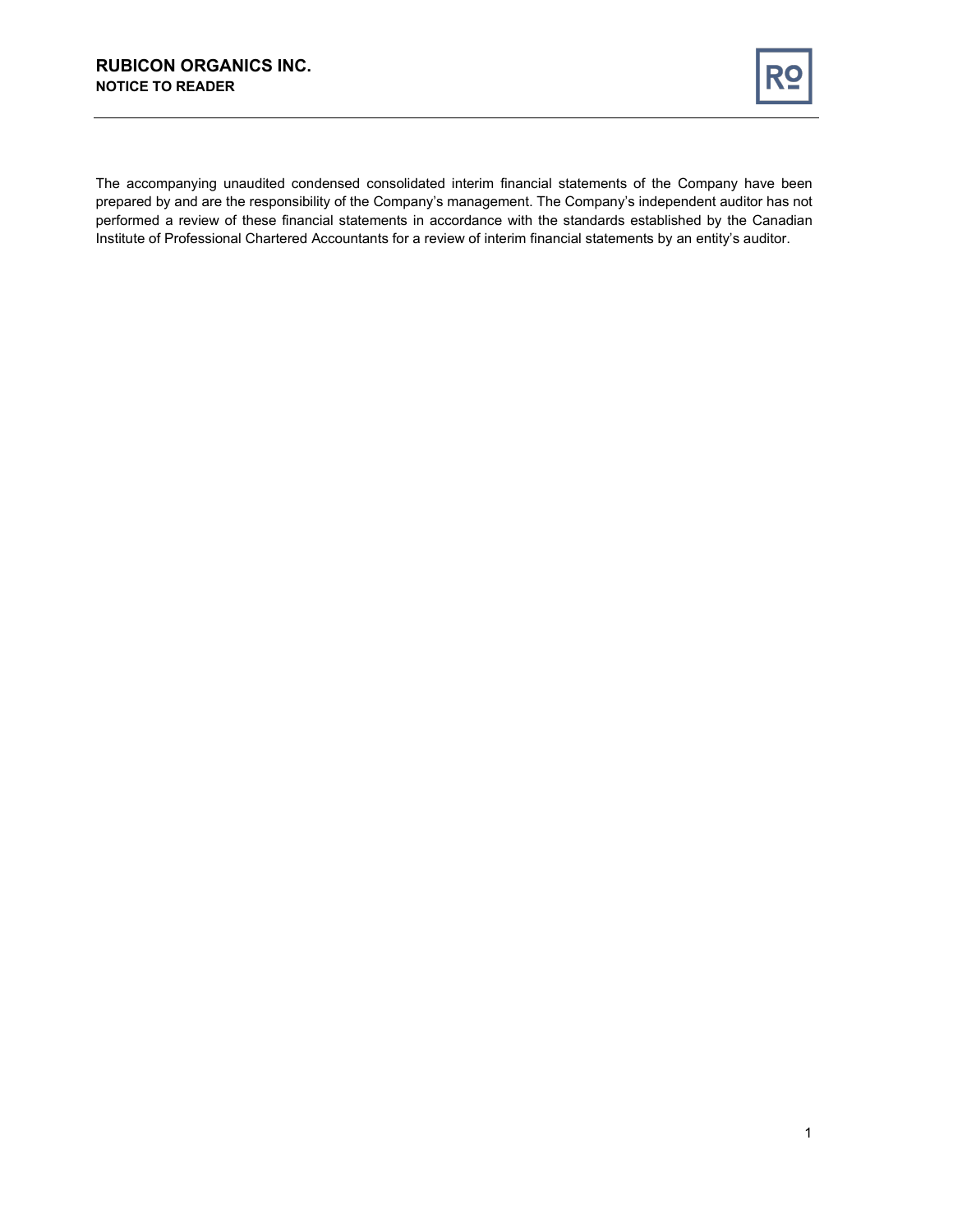# **CONDENSED CONSOLIDATED INTERIM STATEMENTS OF FINANCIAL POSITION (UNAUDITED)** *Expressed in Canadian Dollars*



|                                             |                         | March 31,      | December 31,               |
|---------------------------------------------|-------------------------|----------------|----------------------------|
|                                             | <b>Notes</b>            | 2022           | 2021                       |
| <b>ASSETS</b>                               |                         |                |                            |
| <b>Current</b>                              |                         |                |                            |
| Cash and cash equivalents                   | 17                      | 8,750,787      | 11,583,443                 |
| Accounts receivable                         | 5                       | 2,823,895      | 4,155,708                  |
| Prepaid expenses, deposits, & other         | 6                       | 932,250        | 694,292                    |
| Inventories                                 | 7                       | 10,317,919     | 8,440,868                  |
| Cannabis plants                             | 8                       | 2,923,398      | 2,173,833                  |
| Derivatives                                 | 13                      |                | 125,881                    |
|                                             |                         | 25,748,249     | 27,174,025                 |
| <b>Non-Current</b>                          |                         |                |                            |
| Security deposits                           |                         | 483,000        | 483,000                    |
| Property, plant and equipment               | 9                       | 25,251,428     | 25,094,303                 |
| Right-of-use assets                         | 10                      | 174,828        | 208,215                    |
| Intangible asset                            |                         | 1,881,749      | 1,881,749                  |
| <b>Total assets</b>                         |                         | 53,539,254     | 54,841,292                 |
|                                             |                         |                |                            |
| <b>LIABILITIES AND SHAREHOLDERS' EQUITY</b> |                         |                |                            |
| <b>Current</b>                              |                         |                |                            |
| Accounts payable and accrued liabilities    | 11                      | 5,461,935      | 5,793,520                  |
| <b>Derivatives</b>                          | 13                      | 117,868        |                            |
| Interest payable                            |                         |                | 332,904                    |
| Current portion of lease liabilities        | 10                      | 152,205        | 152,073                    |
| Current portion of loans and borrowings     | 12                      | 649,792        | 659,256                    |
|                                             |                         | 6,381,800      | 6,937,753                  |
| <b>Non-Current</b>                          |                         |                |                            |
| Lease liabilities                           | 10                      | 23,197         | 58,999                     |
| Non-current portion of loans and borrowings | 12                      | 9,060,166      | 8,945,356                  |
| <b>Total liabilities</b>                    |                         | 15,465,163     | 15,942,108                 |
|                                             |                         |                |                            |
| Shareholders' equity                        |                         |                |                            |
| Share capital                               | 14                      | 107,205,007    | 107,205,007                |
| Reserves                                    | 15                      | 18,204,348     | 17,537,902                 |
| Deficit                                     |                         | (87, 335, 264) | (85, 843, 725)             |
| Total shareholders' equity                  |                         | 38,074,091     | 38,899,184                 |
| Total liabilities and shareholders' equity  |                         | 53,539,254     | 54,841,292                 |
|                                             |                         |                |                            |
|                                             |                         |                |                            |
| Approved on behalf of the Board:            | (Signed) "Bryan Disher" |                | (Signed) "Margaret Brodie" |
|                                             | Director                |                | Director and CFO           |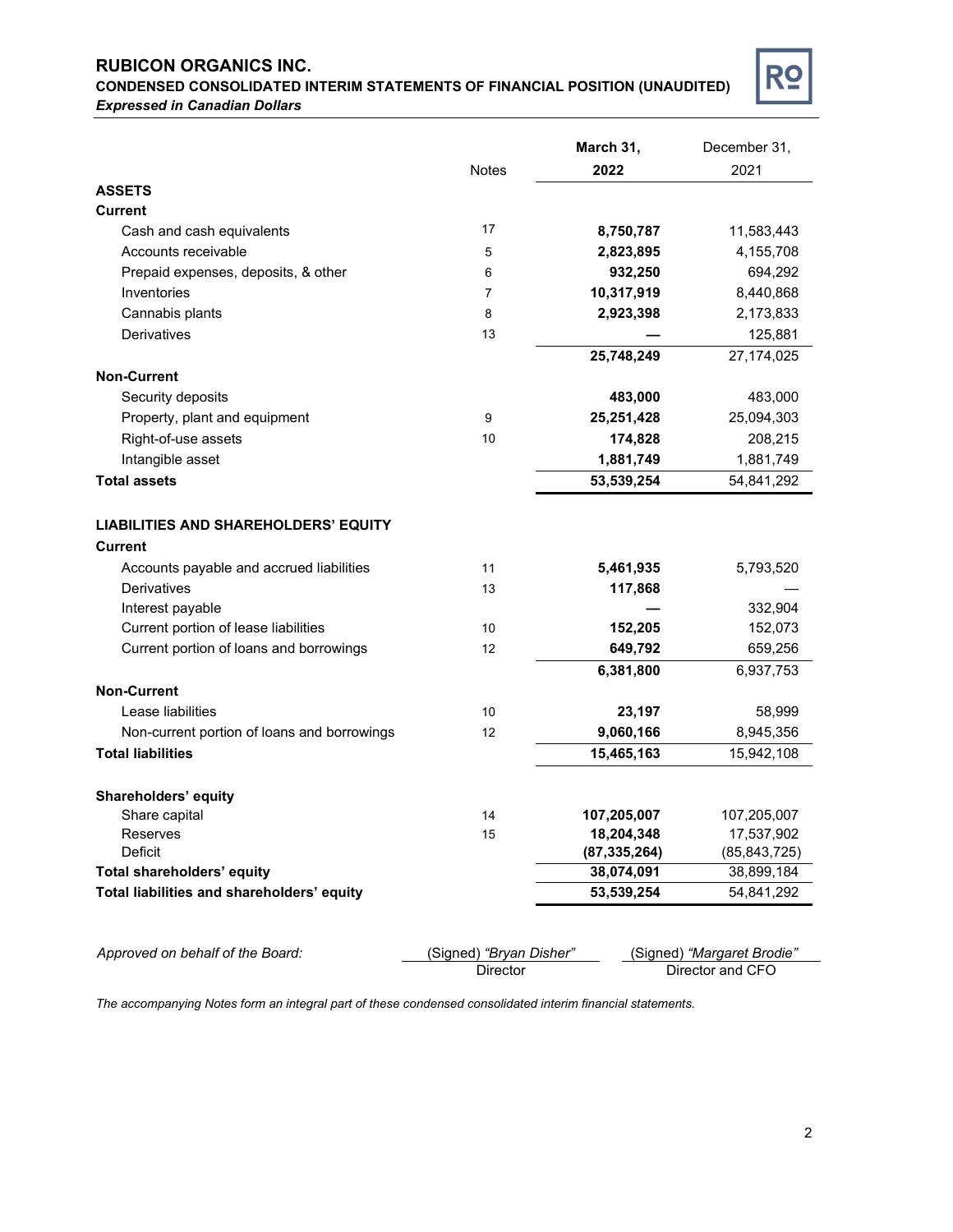# **RUBICON ORGANICS INC. CONDENSED CONSOLIDATED INTERIM STATEMENTS OF LOSS AND COMPREHENSIVE LOSS (UNAUDITED)**



*Expressed in Canadian Dollars, except for share information*

|                                                                                 |              | For the three months ended |                |
|---------------------------------------------------------------------------------|--------------|----------------------------|----------------|
|                                                                                 | <b>Notes</b> | March 31, 2022             | March 31, 2021 |
| <b>Revenue</b>                                                                  |              |                            |                |
| <b>Product sales</b>                                                            |              | 6,655,234                  | 4,819,967      |
| Excise taxes                                                                    |              | (1,507,020)                | (709, 404)     |
| Net revenue                                                                     |              | 5,148,214                  | 4,110,563      |
| <b>Cost of sales</b>                                                            |              |                            |                |
| <b>Production costs</b>                                                         | 9            | 2,372,820                  | 2,609,927      |
| Inventory expensed to cost of sales                                             | 9            | 1,920,330                  | 1,493,220      |
| Inventory written off or provided for                                           |              | 110,740                    | 599,416        |
| Gross profit (loss) before fair value adjustments                               |              | 744,324                    | (592,000)      |
| Fair value adjustments to cannabis plants, inventory<br>sold, and other charges | 8            | 1,746,098                  | 665,637        |
| <b>Gross profit</b>                                                             |              | 2,490,422                  | 73,637         |
| <b>Operating expenses</b>                                                       |              |                            |                |
| Consulting, salaries and wages                                                  |              | 1,795,294                  | 1,996,508      |
| General and administrative                                                      |              | 702,778                    | 791,561        |
| Share-based compensation                                                        | 15           | 666,446                    | 172,458        |
| Sales and marketing                                                             |              | 377,096                    | 411,468        |
| Depreciation and amortization                                                   | 9            | 78,017                     | 55,771         |
|                                                                                 |              | 3,619,631                  | 3,427,766      |
| <b>Loss from operations</b>                                                     |              | (1, 129, 209)              | (3,354,129)    |
| Interest on loans                                                               | 12           | 246,485                    | 601,794        |
| Foreign exchange (gain) loss                                                    |              | (127, 904)                 | 31,393         |
| Fair value loss on derivatives                                                  | 13           | 243,749                    |                |
| Net loss for the period                                                         |              | (1, 491, 539)              | (3,987,316)    |
| Loss per share, basic and diluted                                               |              | (0.03)                     | (0.08)         |
| Weighted average number of shares outstanding,<br>basic and diluted             |              | 56,231,383                 | 51,775,640     |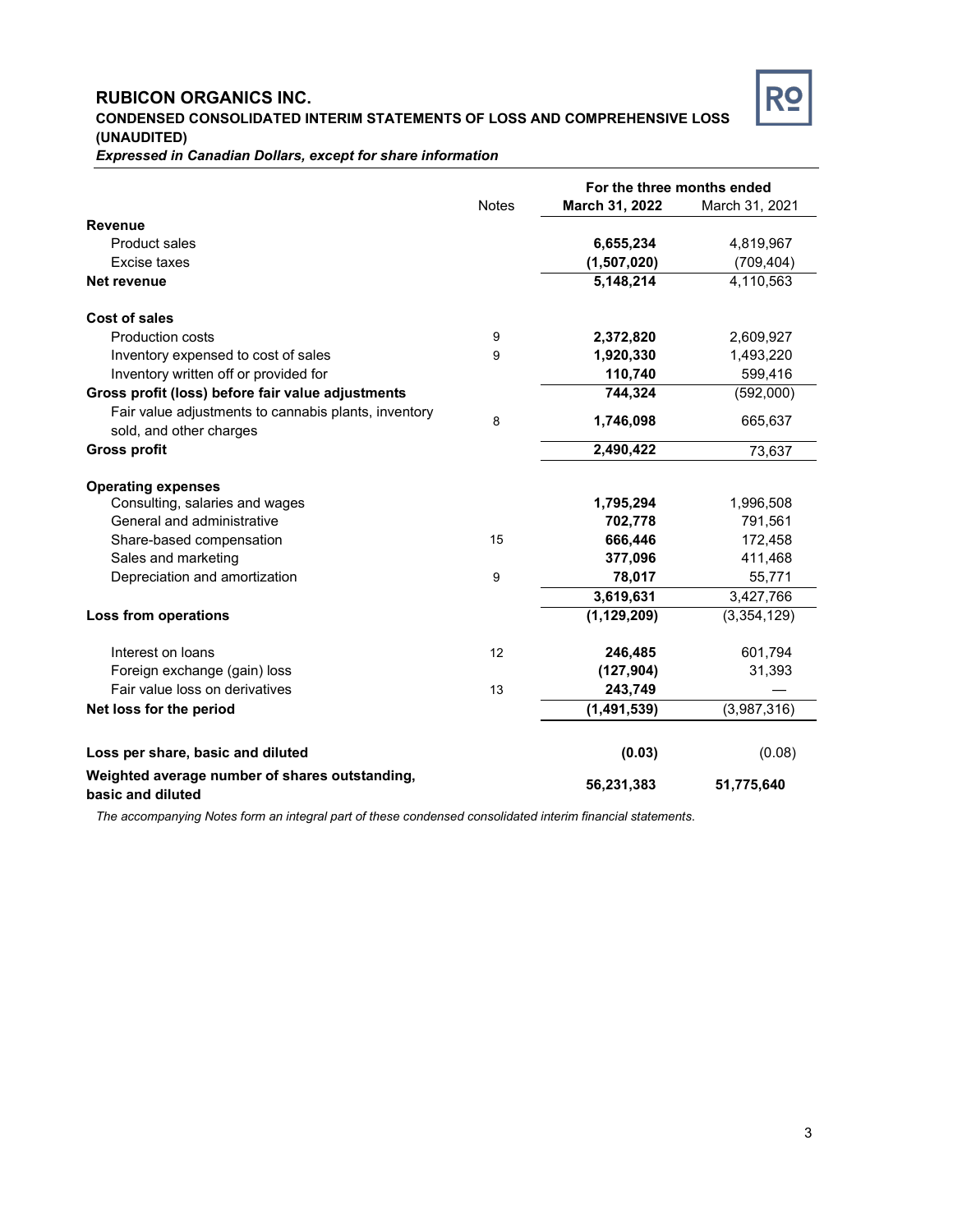# **RUBICON ORGANICS INC. CONDENSED CONSOLIDATED INTERIM STATEMENTS OF CHANGES IN EQUITY (UNAUDITED)** *Expressed in Canadian Dollars, except for share information*



|                                      |              |               |                      | Share-                   |                               |                 |                | <b>Total</b>  |
|--------------------------------------|--------------|---------------|----------------------|--------------------------|-------------------------------|-----------------|----------------|---------------|
|                                      |              | Number of     |                      | <b>Based</b>             | Warrant                       |                 |                | Shareholders' |
|                                      | <b>Notes</b> | <b>Shares</b> | <b>Share Capital</b> | <b>Reserves</b>          | <b>Reserve</b>                | <b>Reserves</b> | <b>Deficit</b> | <b>Equity</b> |
| Balance, January 1, 2021             |              | 49,395,131    | 86,349,350           | 8,675,960                | 5,139,555                     | 13,815,515      | (71, 322, 985) | 28,841,880    |
| Share issuance – prospectus offering |              | 6,052,631     | 19,474,039           | $\overline{\phantom{m}}$ | 1,729,786                     | 1,729,786       |                | 21,203,825    |
| Share issuance - options exercised   |              | 24,193        | 59,876               | (29, 409)                | $\overbrace{\phantom{13333}}$ | (29, 409)       |                | 30,467        |
| Share-based compensation             | 14           |               |                      | 172,458                  |                               | 172,458         |                | 172,458       |
| Net loss for the period              |              |               |                      |                          |                               |                 | (3,987,316)    | (3,987,316)   |
| Balance, March 31, 2021              |              | 55,471,955    | 105,883,265          | 8,819,009                | 6,869,341                     | 15,688,350      | (75, 310, 301) | 46,261,314    |
|                                      |              |               |                      |                          |                               |                 |                |               |
| Balance, January 1, 2022             |              | 55,983,327    | 107.205.007          | 10,056,589               | 7,481,313                     | 17,537,902      | (85, 843, 725) | 38,899,184    |
| Share-based compensation             | 15           |               |                      | 666,446                  |                               | 666,446         |                | 666,446       |
| Net loss for the period              |              |               |                      |                          |                               | —               | (1,491,539)    | (1,491,539)   |
| Balance, March 31, 2022              |              | 55,983,327    | 107,205,007          | 10,723,035               | 7,481,313                     | 18,204,348      | (87, 335, 264) | 38,074,091    |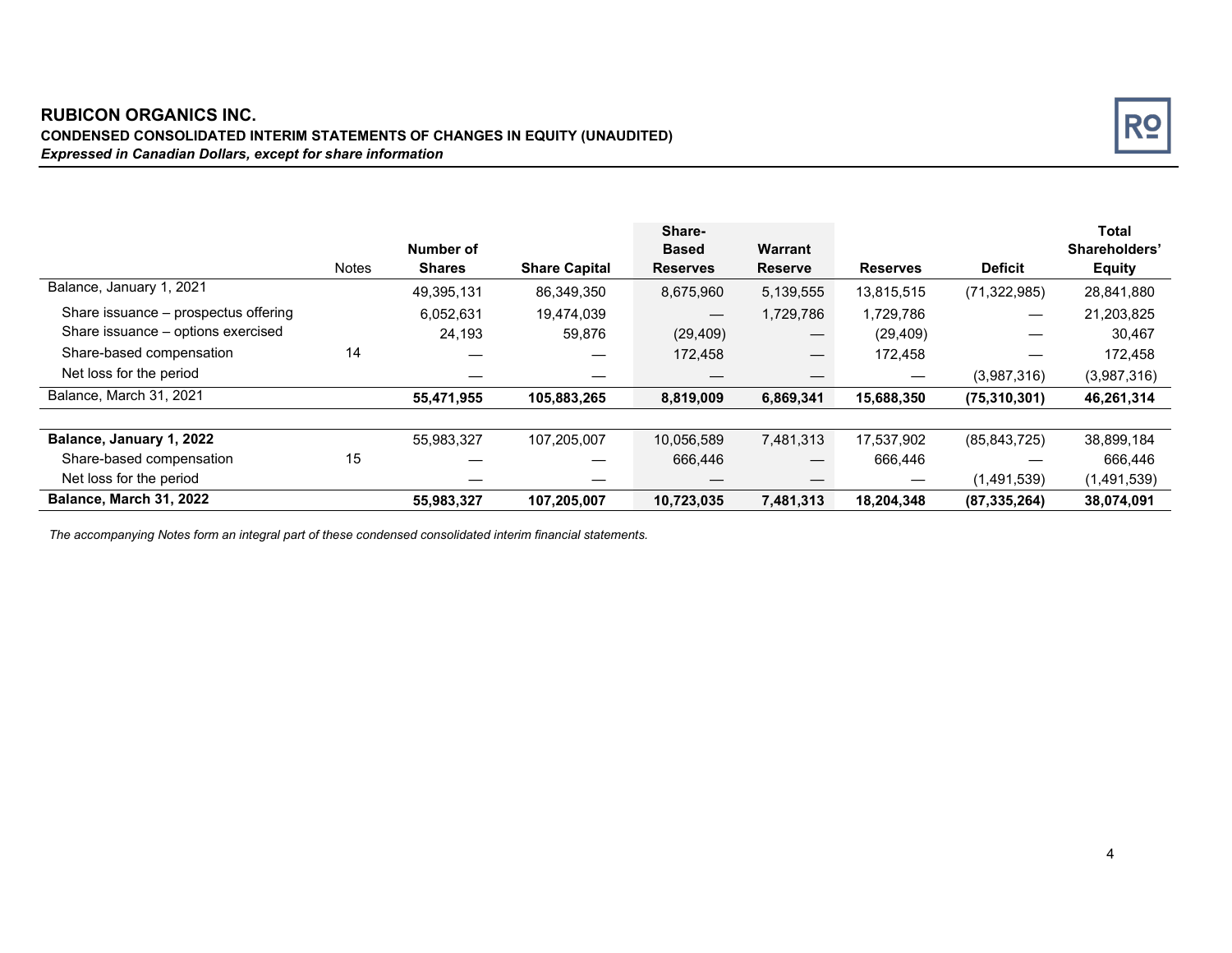# **RUBICON ORGANICS INC. CONDENSED CONSOLIDATED INTERIM STATEMENTS OF CASH FLOWS (UNAUDITED)** *Expressed in Canadian Dollars*



|                                                                                                                  | For the three months ended |                |                |
|------------------------------------------------------------------------------------------------------------------|----------------------------|----------------|----------------|
|                                                                                                                  | <b>Notes</b>               | March 31, 2022 | March 31, 2021 |
| <b>OPERATING ACTIVITIES</b>                                                                                      |                            |                |                |
| Net loss from continuing operations<br>Adjustments to reconcile net loss to cash used in operating<br>activities |                            | (1,491,539)    | (3,987,316)    |
| Fair value adjustments to cannabis plants, inventory<br>sold, and other charges                                  | 8                          | (1,746,098)    | (665, 637)     |
| Depreciation and amortization                                                                                    | 9                          | 692,426        | 471,940        |
| Share-based compensation                                                                                         | 15                         | 666,446        | 172,458        |
| Interest on loans                                                                                                | 12                         | 246,485        | 601,794        |
| Foreign exchange loss                                                                                            |                            | (134, 336)     | 8,297          |
| Fair value gain on derivatives                                                                                   | 13                         | 243,749        |                |
| Changes in non-cash working capital items                                                                        | 17                         | (41, 568)      | (2,733,768)    |
| Cash used in operating activities                                                                                |                            | (1, 564, 435)  | (6, 132, 232)  |
| <b>INVESTING ACTIVITIES</b>                                                                                      |                            |                |                |
| Purchase of property, plant and equipment                                                                        | 9                          | (886, 411)     | (1,832,217)    |
| Cash used in investing activities                                                                                |                            | (886, 411)     | (1,832,217)    |
| <b>FINANCING ACTIVITIES</b>                                                                                      |                            |                |                |
| Net proceeds from equity financing                                                                               | 14                         |                | 21,203,825     |
| Repayment of loans and borrowings                                                                                | 12                         |                | (5,000,000)    |
| Interest paid                                                                                                    | 17                         | (332, 904)     | (148, 709)     |
| Proceeds from stock options exercised                                                                            | 14                         |                | 30,467         |
| Repayment of lease liabilities                                                                                   |                            | (42, 308)      | (44, 177)      |
| Cash (used) provided by financing activities                                                                     |                            | (375, 212)     | 16,041,406     |
| Effect of exchange rate changes on cash                                                                          |                            | (6, 598)       |                |
| Net (decrease) increase in cash during the period                                                                |                            | (2,832,656)    | 8,076,957      |
| Cash and cash equivalents, beginning of period                                                                   |                            | 11,583,443     | 12,136,459     |
| Cash and cash equivalents, end of period                                                                         |                            | 8,750,787      | 20,213,416     |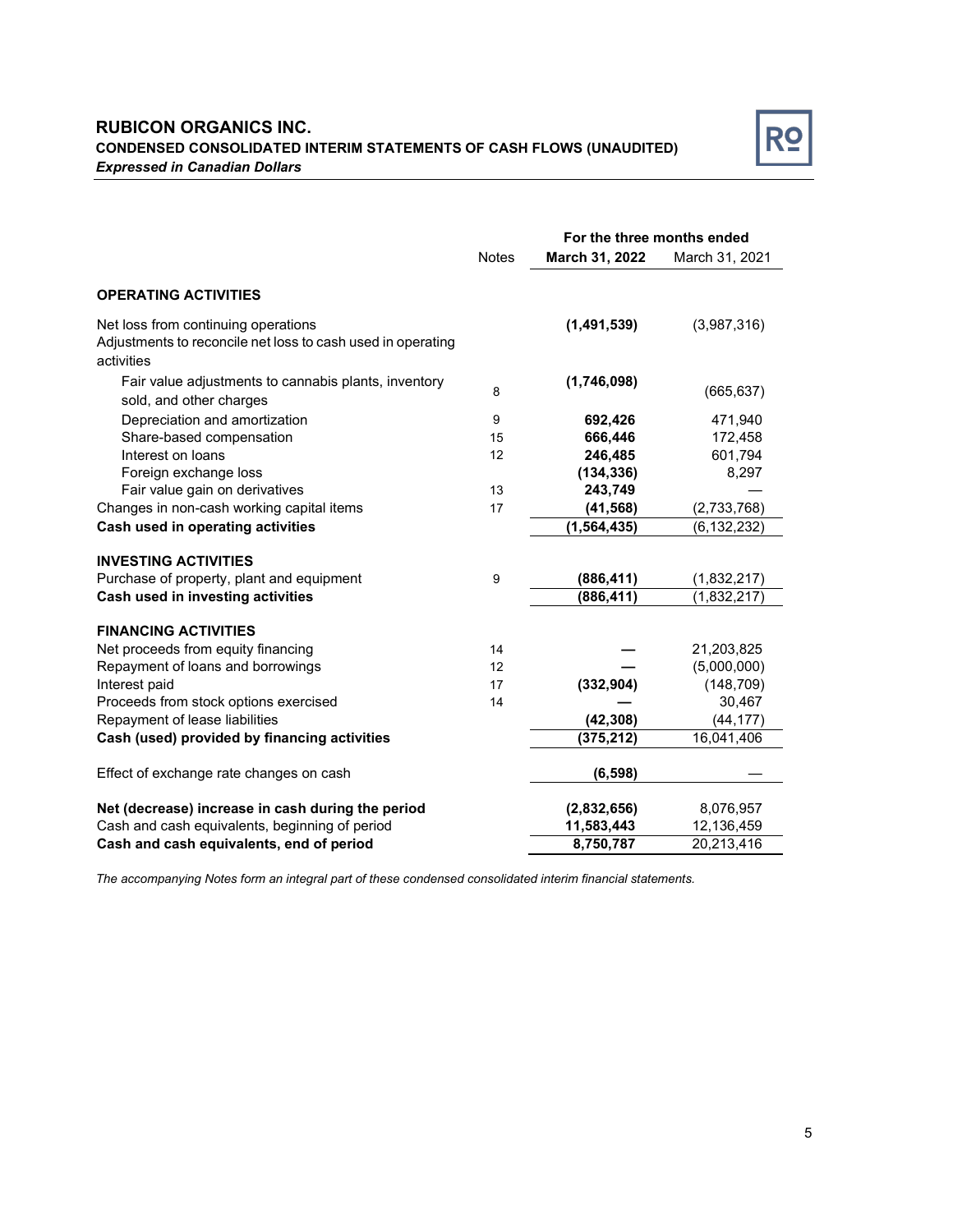

## **1. NATURE OF OPERATIONS**

Rubicon Organics Inc. (the "Company", "Rubicon", or "ROI") is a British Columbia registered company incorporated on May 15, 2015.

The Company's principal business is the production and sale of cannabis in Canada. The Company produces and processes organic cannabis at its wholly owned, federally licensed 125,000 square foot facility in Delta, British Columbia (the "Delta Facility") which it sells under its wholly owned and other licensed brands.

The Company's common shares trade on the TSX Venture Exchange (the "TSXV") under the trading symbol "ROMJ" and on the OTCQX Best Market under the symbol "ROMJF".

The address of the Company's registered office and records is 1200 Waterfront Centre, 200 Burrard Street, PO Box 48600 Vancouver, British Columbia V7X 1T2. The Company's head office is unit 505, 744 West Hastings Street, Vancouver, British Columbia V6C 1A5.

## **2. BASIS OF PREPARATION**

These condensed consolidated interim financial statements, including comparatives, have been prepared in accordance with International Accounting Standards ("IAS") 34, Interim Financial Reporting. Certain information and note disclosures normally included in the audited annual consolidated financial statements prepared in accordance with International Financial Reporting Standards ("IFRS") as issued by the International Accounting Standards Board ("IASB") and interpretations of the International Financial Reporting Standards Interpretation Committee ("IFRIC") have been omitted or condensed. As a result, these condensed consolidated interim financial statements should be read in conjunction with the audited consolidated financial statements of the Company for the year ended December 31, 2021 ("Annual Financial Statements").

These condensed consolidated interim financial statements have been prepared on a going concern basis which assumes that the Company will be able to realize its assets and discharge its liabilities in the normal course of business for the foreseeable future.

#### **Comparative balances**

The Company has presented the fair value adjustments to cannabis plants under a single financial statement caption termed Fair value adjustments to cannabis plants, inventory sold, and other charges in the statement of loss and comprehensive loss. This is a change from the 2021 presentation. Note 8 contains further details of the fair value adjustments to cannabis plants including a breakdown that follows the comparative year's presentation.

# **3. SIGNIFICANT ACCOUNTING POLICIES**

The accounting policies used in the preparation of these condensed consolidated interim financial statements are the same as those disclosed in the Company's Annual Financial Statements.

## **4. CRITICAL ACCOUNTING ESTIMATES AND JUDGMENTS**

The critical estimates and judgements made in the preparation of these condensed consolidated interim financial statements are the same as those used in preparing the Company's Annual Financial Statements.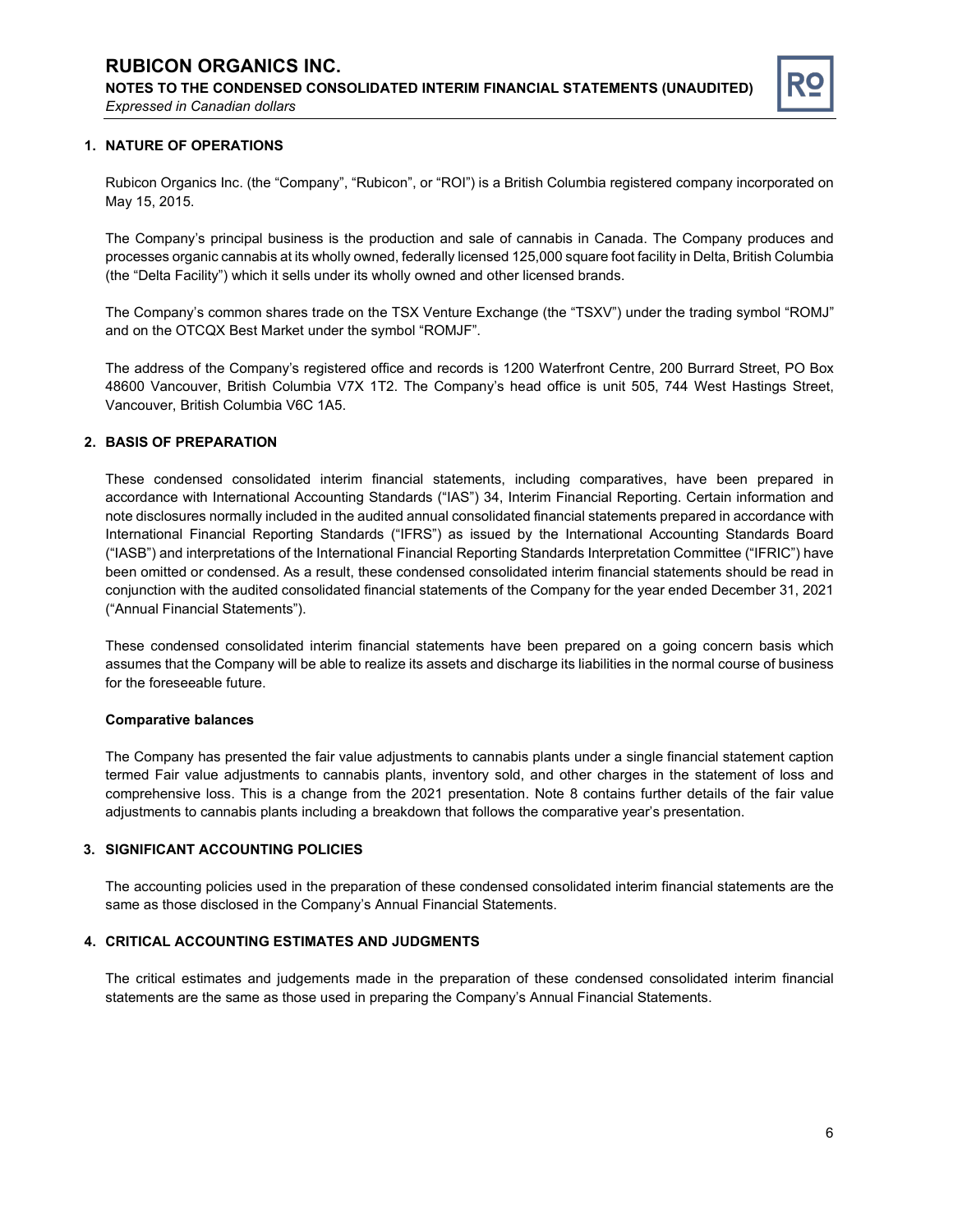

## **5. ACCOUNTS RECEIVABLE**

|                           | <b>March 31, 2022</b> | December 31, 2021 |
|---------------------------|-----------------------|-------------------|
|                           |                       |                   |
| Trade receivables         | 2.811.113             | 4.138.791         |
| Sales taxes recoverable   | 12.782                | 16.917            |
| Total accounts receivable | 2,823,895             | 4.155.708         |

Trade receivables arise from sales of cannabis to distributors and retailers in Canada. As at March 31, 2022, 98% of trade receivables were with provincial government cannabis distributors (December 31, 2021: 90%). Trade receivables are net of a \$536,255 provision for returns (December 31, 2021: \$499,344).

For the three months ended March 31, 2022, the Company had four customers (March 31, 2021: five customers) that individually represented more than 10% and together constituted 97% (March 31, 2021: 97%), of the Company's net revenue. Direct sales to provincial government cannabis distributors accounted for 99% of revenue (March 31, 2021: 85%).

## **6. PREPAID EXPENSES, DEPOSITS, & OTHER**

|                                     | <b>March 31, 2022</b> | December 31, 2021 |
|-------------------------------------|-----------------------|-------------------|
|                                     |                       |                   |
| Prepaid expenses                    | 320.053               | 438,983           |
| Deposits                            | 310,705               | 158.854           |
| Deferred excise tax expense         | 205,253               |                   |
| Other                               | 96.239                | 96.455            |
| Total prepaid expenses and deposits | 932,250               | 694.292           |

As at March 31, 2022, \$67,106 of the deposits balance was related to property, plant and equipment (December 31, 2021: \$26,238).

### **7. INVENTORIES**

Inventory as at March 31, 2022 and December 31, 2021 consisted of consumable inventory used in the propagation and transformation of the Company's cannabis plants, work-in-process ("WIP") inventory and finished goods.

|                          | <b>March 31, 2022</b> | December 31, 2021 |
|--------------------------|-----------------------|-------------------|
| Consumable inventory     | 2,224,201             | 2,029,498         |
| WIP inventory            | 6,978,629             | 5,546,737         |
| Finished goods           | 1.115.089             | 864,633           |
| <b>Total inventories</b> | 10,317,919            | 8,440,868         |

At March 31, 2022, WIP inventory and finished goods include \$4,929,281 of non-cash fair value of cannabis plants transferred upon harvest (December 31, 2021: \$3,932,748).

At March 31, 2022, \$1,074,138 of consumable inventory is expected to be utilized more than twelve months after the reporting period (December 31, 2021: \$1,090,137).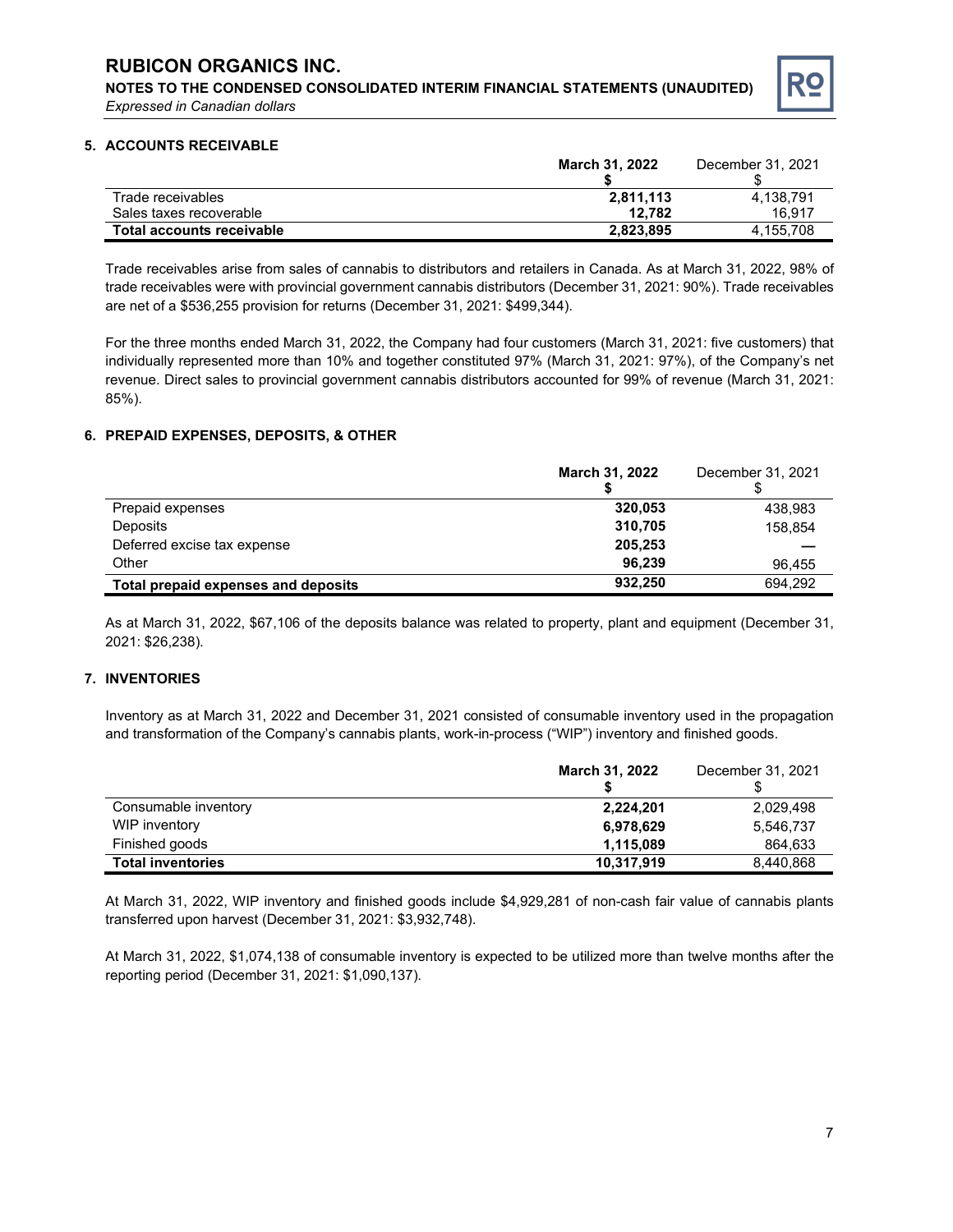**NOTES TO THE CONDENSED CONSOLIDATED INTERIM FINANCIAL STATEMENTS (UNAUDITED)** *Expressed in Canadian dollars*



## **8. CANNABIS PLANTS**

The changes in the carrying value of cannabis plants was as follows:

| Balance, December 31, 2021                | 2,173,833   |
|-------------------------------------------|-------------|
| Change in fair value of cannabis plants   | 3.690.195   |
| Transferred to WIP inventory upon harvest | (2.940.630) |
| <b>Balance, March 31, 2022</b>            | 2,923,398   |

The fair value of cannabis plants was determined using a valuation model that estimates the expected harvest yield per plant and applies this to the estimated fair value less costs to sell per gram of dried cannabis flower. These fair value measurements have been categorized as Level 3 of the fair value hierarchy because there is currently no actively traded commodity market in Canada for cannabis plants.

The significant assumptions applied in determining the fair value are as follows:

- − expected average yield of approximately 90 grams per plant (December 31, 2021: 87 grams per plant);
- − comparable selling price of wholesale dried cannabis flower ranging from \$1.65 to \$2.75 per gram (December 31, 2021: \$0.86 to \$2.35 per gram);
- − post-harvest processing costs of \$0.49 per gram (December 31, 2021: \$0.49 per gram); and
- stage of plant growth.

The selling price used in the valuation is based on recently quoted prices of wholesale dried cannabis flower from licensed Canadian wholesalers and varies based on THC content. Expected yields for cannabis plants are subject to a variety of factors, such as strains being grown, length of growing cycle, and space allocated for growing. Estimates of future yields are based on the historical weighted average of actual yields.

The Company periodically reassesses the significant assumptions applied in determining the fair value of cannabis plants based on historical information as well as the Company's planned production schedules. When there is a material change in any of the significant assumptions, the fair value of cannabis plants is adjusted.

For the period ended March 31, 2022, the Company determined the weighted average fair value less costs to sell was approximately \$1.72 per dried gram (December 31, 2021: \$1.76 per dried gram).

The Company has quantified the sensitivity of the significant unobservable inputs used to calculate the fair value recorded. A decrease in the average selling price per gram of 10% would result in a decrease in the value of cannabis plants of \$291,958. A decrease in the harvest yield per plant of 10% would result in a decrease in the value of cannabis plants of \$285,886.

The number of weeks in the growth cycle is twelve to fourteen weeks from propagation to harvest. As at March 31, 2022, the cannabis plants were estimated to be, on average, 39% complete (December 31, 2021: 40% complete).

The fair value adjustment to cannabis plants, inventory sold, and other charges for the three months ended March 31, 2022 and 2021 is comprised of the following:

|                                                                          | For the three months ended       |             |  |
|--------------------------------------------------------------------------|----------------------------------|-------------|--|
|                                                                          | March 31, 2022<br>March 31, 2021 |             |  |
|                                                                          |                                  |             |  |
| Unrealized gain on changes in fair value of cannabis<br>plants           | 3,690,194                        | 2,927,805   |  |
| Realized fair value of inventory sold                                    | (1,667,210)                      | (1,353,220) |  |
| Adjustment to net realizable value of inventory on hand<br>at period end | (276, 886)                       | (908, 948)  |  |
|                                                                          | 1,746,098                        | 665,637     |  |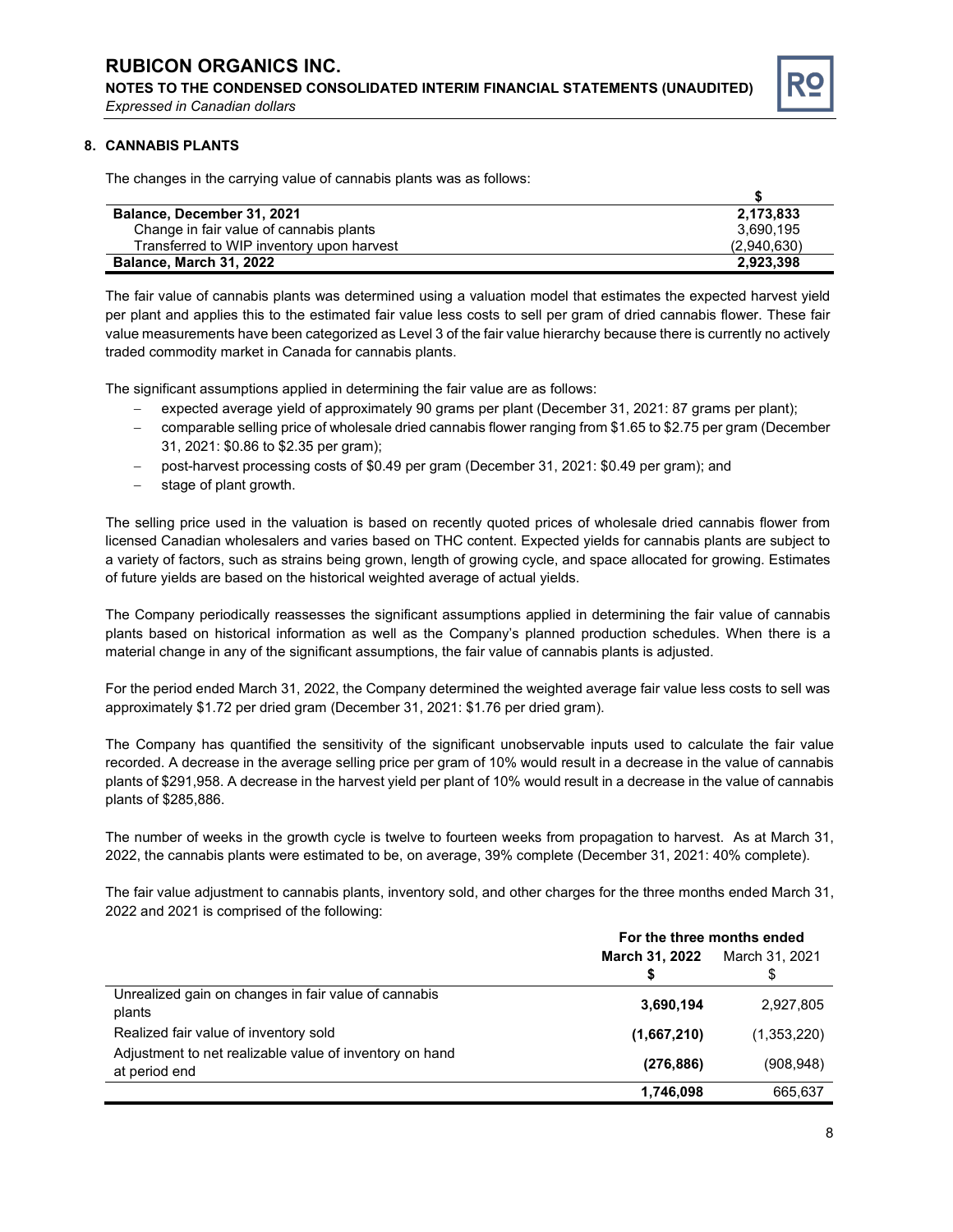

# **9. PROPERTY, PLANT AND EQUIPMENT**

|                                   | <b>Buildings and</b> |                  |           |                        |              |
|-----------------------------------|----------------------|------------------|-----------|------------------------|--------------|
|                                   | leasehold            | <b>Equipment</b> |           | <b>Construction in</b> |              |
| Cost                              | improvements         | and vehicles     | Land      | progress               | <b>Total</b> |
|                                   | \$                   | \$               | \$        | \$                     | \$           |
| At December 31, 2021<br>Additions | 14,766,194           | 13,013,356       | 2,040,722 | 342,782                | 30, 163, 054 |
|                                   | 2,588                | 95,237           |           | 770,448                | 868,273      |
| Commissioned during the<br>period | 65,228               | 289,192          |           | (354, 420)             |              |
| At March 31, 2022                 | 14,834,010           | 13,397,785       | 2,040,722 | 758,810                | 31,031,327   |
| <b>Accumulated depreciation</b>   |                      |                  |           |                        |              |
| At December 31, 2021              | 1,628,447            | 3,440,304        |           |                        | 5,068,751    |
| Depreciation                      | 183,900              | 527,248          |           |                        | 711,148      |
| At March 31, 2022                 | 1,812,347            | 3,967,552        |           |                        | 5,779,899    |
|                                   |                      |                  |           |                        |              |
| Net book value                    |                      |                  |           |                        |              |
| At March 31, 2022                 | 13,021,663           | 9,430,233        | 2,040,722 | 758,810                | 25,251,428   |
|                                   |                      |                  |           |                        |              |
|                                   | <b>Buildings and</b> |                  |           |                        |              |
|                                   | leasehold            | <b>Equipment</b> |           | <b>Construction in</b> |              |
| Cost                              | improvements         | and vehicles     | Land      | progress               | <b>Total</b> |
|                                   | \$                   | \$               | \$        | S                      | \$           |
| At December 31, 2020              | 13,169,383           | 9,317,918        | 2,040,722 | 307,227                | 24,835,250   |
| Additions                         | 424,774              | 859,923          |           | 4,043,107              | 5,327,804    |
| Commissioned during the           | 1,172,037            | 2,835,517        |           | (4,007,554)            |              |
| year<br>At December 31, 2021      | 14,766,194           | 13,013,358       | 2,040,722 | 342,780                | 30,163,054   |
|                                   |                      |                  |           |                        |              |
| <b>Accumulated depreciation</b>   |                      |                  |           |                        |              |
| At December 31, 2020              | 936,602              | 1,725,815        |           |                        | 2,662,417    |
| Depreciation                      | 691,845              | 1,714,489        |           |                        | 2,406,334    |
| At December 31, 2021              | 1,628,447            | 3,440,304        |           |                        | 5,068,751    |
| Net book value                    |                      | 9,573,054        |           |                        |              |

For the three months ended March 31, 2022, depreciation of \$486,501 was included in production costs (March 31, 2021: \$384,745) and \$180,017 was capitalized to inventory (March 31, 2021: \$110,782).

During the three months ended March 31, 2022, the total amount of depreciation recognized in cost of sales was \$127,909 (March 31, 2021: \$31,424).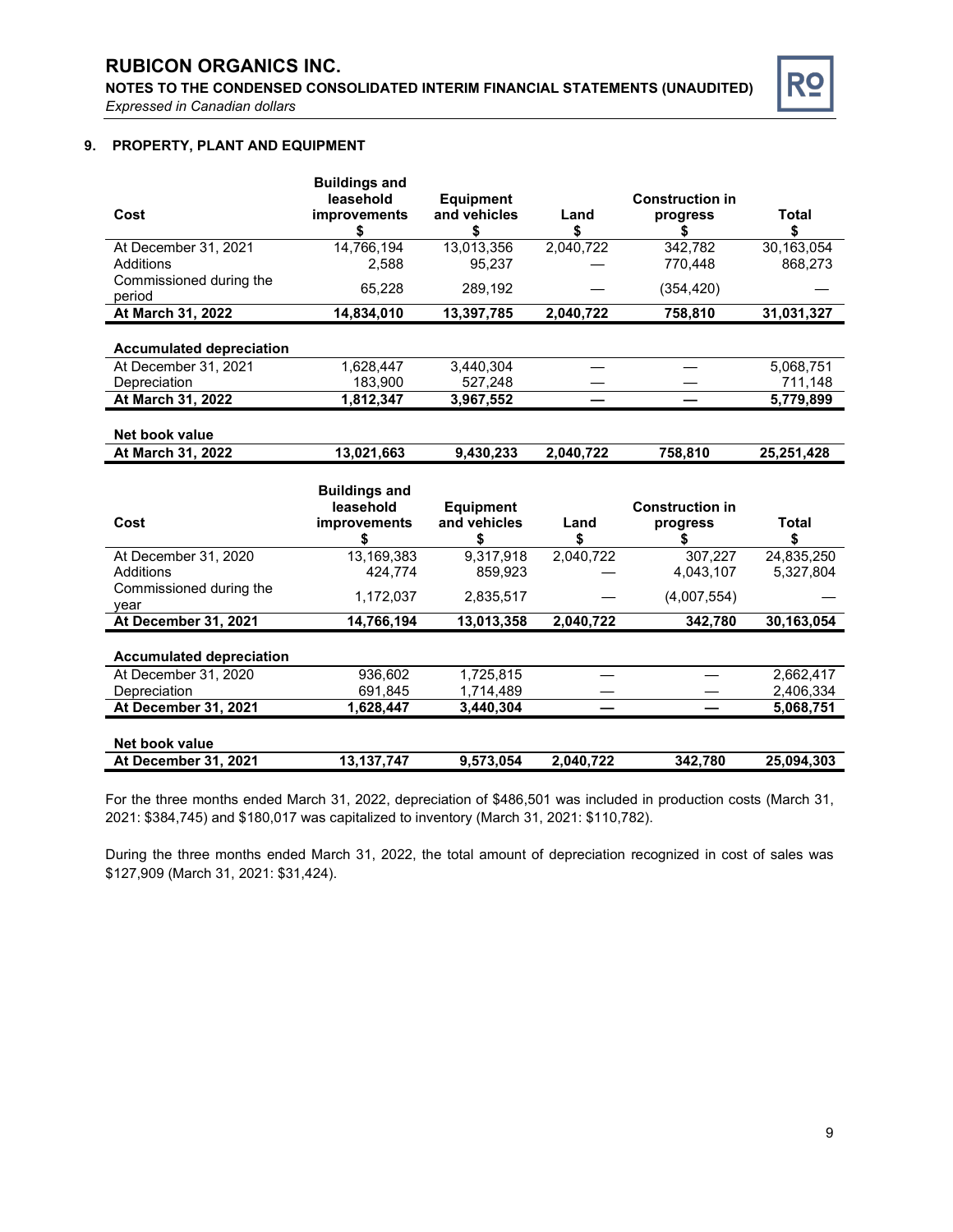**NOTES TO THE CONDENSED CONSOLIDATED INTERIM FINANCIAL STATEMENTS (UNAUDITED)** *Expressed in Canadian dollars*



# **10. LEASES**

Information about leases for which the Company is a lessee is presented below.

#### **a. Right-of-use assets**

| Cost                                | <b>Office leases</b><br>\$ | <b>Equipment and</b><br>vehicles<br>\$ | <b>Total</b><br>\$ |
|-------------------------------------|----------------------------|----------------------------------------|--------------------|
| At December 31, 2021                | 358,914                    | 97,396                                 | 456,310            |
| Additions                           |                            |                                        |                    |
| At March 31, 2022                   | 358,914                    | 97,396                                 | 456,310            |
|                                     |                            |                                        |                    |
| <b>Accumulated depreciation</b>     |                            |                                        |                    |
| At December 31, 2021                | 199,397                    | 48,698                                 | 248,095            |
| Depreciation                        | 29,909                     | 3,478                                  | 33,387             |
| At March 31, 2022                   | 229,306                    | 52,176                                 | 281,482            |
| Net book value<br>At March 31, 2022 | 129,608                    | 45,220                                 | 174,828            |
| Cost                                | <b>Office Leases</b><br>\$ | <b>Equipment and</b><br>vehicles<br>\$ | Total<br>\$        |
| At December 31, 2020                | 358,914                    | 97,396                                 | 456,310            |
| Additions                           |                            |                                        |                    |
| At December 31, 2021                | 358,914                    | 97,396                                 | 456,310            |
| Accumulated depreciation            |                            |                                        |                    |
| At December 31, 2020                | 79,759                     | 34,785                                 | 114,544            |
| Depreciation                        | 119,638                    | 13,913                                 | 133,551            |
| At December 31, 2021                | 199,397                    | 48,698                                 | 248,095            |

# Net book value **At December 31, 2021 159,517 48,698 208,215**

## **b. Lease payments recognized in loss from operations**

The Company leases trailers for office space, HVAC units for managing greenhouse climate and natural gas generators for supplemental power on a short-term basis. The lease costs for the three months ended March 31, 2022, of \$427,009 (March 31, 2021: \$619,647) were expensed on a straight-line basis over the lease term.

# **11. ACCOUNTS PAYABLE AND ACCRUED LIABILITIES**

|                                                | March 31, | December 31, |
|------------------------------------------------|-----------|--------------|
|                                                | 2022      | 2021         |
|                                                |           |              |
| Trade payables                                 | 1,252,809 | 1,572,864    |
| Accrued liabilities                            | 2,863,690 | 2,740,851    |
| Excise taxes payable                           | 1,345,436 | 1.479.805    |
| Total accounts payable and accrued liabilities | 5,461,935 | 5,793,520    |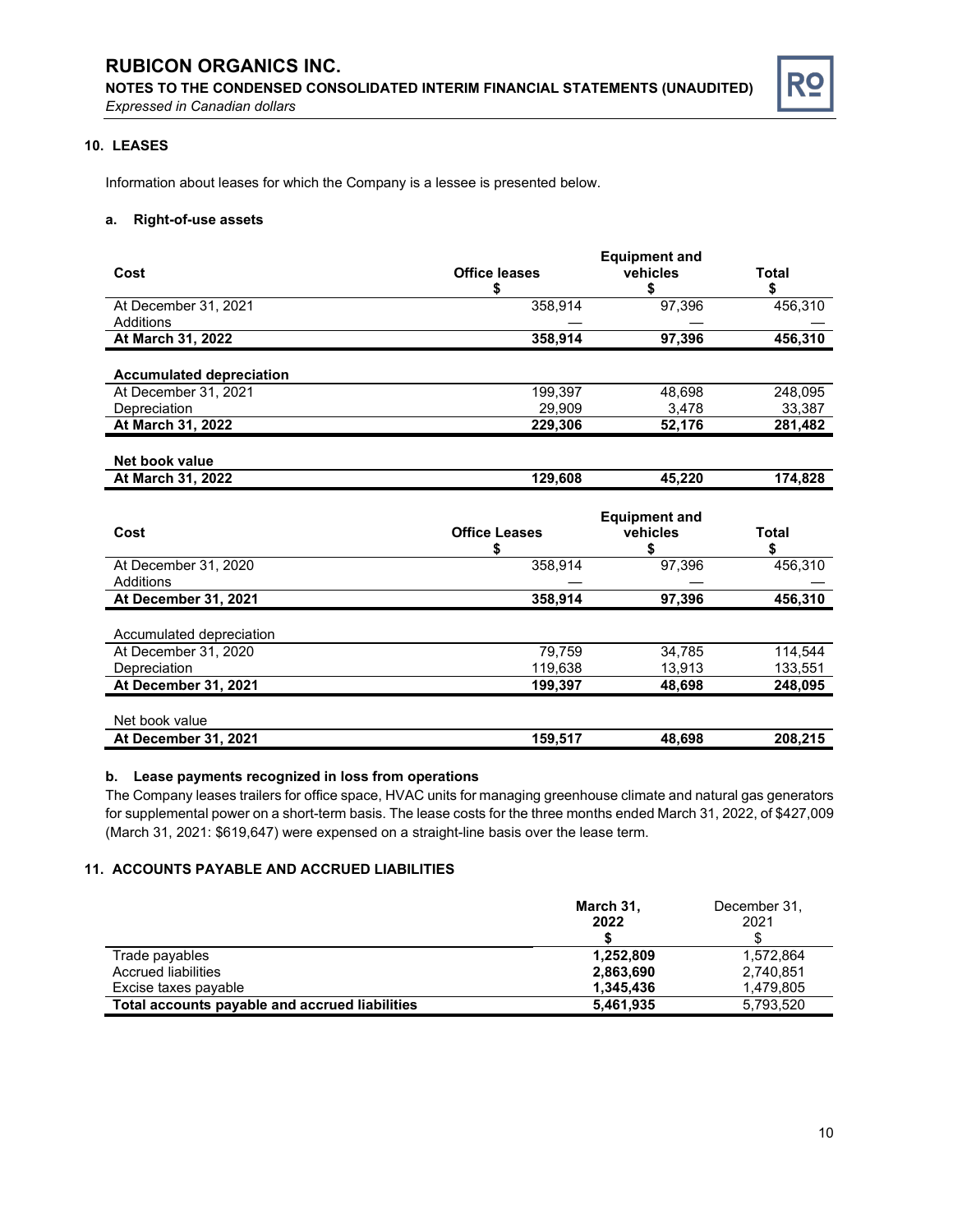

## **12. LOANS AND BORROWINGS**

The changes in the carrying value of current and non-current loans and borrowings are as follows:

|                                      | March 31.  | December 31.   |
|--------------------------------------|------------|----------------|
|                                      | 2022       | 2021           |
|                                      |            |                |
| Opening balance                      | 9,604,612  | 13,641,223     |
| Principal repayments                 |            | (13, 855, 010) |
| Additional loans and borrowings, net |            | 9,223,810      |
| Interest on loans                    | 246,485    | 1,255,093      |
| Interest payments                    |            | (885,727)      |
| Foreign exchange (gain) loss         | (141, 139) | 225,223        |
| <b>Ending balance</b>                | 9,709,958  | 9,604,612      |
| Less: current portion                | 649,792    | 659,256        |
| Non-current loans and borrowings     | 9,060,166  | 8,945,356      |

On June 29, 2021, the Company issued a \$9,907,200 (US\$8,000,000) principal amount secured debenture (the "Debenture"). The Debenture is collateralized by the Company's Delta Facility, matures on June 29, 2023, and bears interest at 6.5% per annum (compounded and paid semi-annually). In connection with the Debenture, the Company issued 907,000 warrants. Each warrant is exercisable for one common share with an exercise price of \$4.00 per common share and expiry date of June 29, 2024.

The Debenture is a compound instrument with separate components, being the debt and the warrants. The debt component has been classified as a financial liability and the warrants have been classified as equity. On initial recognition, proceeds were allocated between debt and equity first by determining the fair value of the liability component using a 10% discount rate, and then allocating the residual value to the equity component. Transaction costs were allocated to the liability and equity components in proportion to the allocation of proceeds. The warrants issued as part of the compound instrument were valued at \$610,375 and transaction costs incurred were \$73,015.

Total interest on loans for the three months ended March 31, 2022, was \$246,485 (March 31, 2021: \$601,794). All interest payments due within twelve months have been translated to the Company's functional currency at the period end exchange rate and classified as current.

## **13. DERIVATIVES**

In July 2021, the Company entered several foreign exchange swap contracts (together the "Derivatives") to offset the future foreign exchange impact of the principal and interest payments on the US\$8 million Debenture. The foreign exchange swaps will settle on June 27, 2022, December 28, 2022, and June 27, 2023, at rates that range from 1.2589 to 1.2640 CAD/USD, which reflects the fixed exchange rate of 1.2580 CAD/USD plus spreads of 8.5 to 60.0 basis points.

The fair value of the Derivatives were determined using prices obtained from the Company's foreign exchange broker on the measurement date. These fair value measurements have been categorized as Level 2 on the fair value hierarchy.

The change in the fair value of the Derivatives was as follows:

| Balance, December 31, 2021              | 125.881   |
|-----------------------------------------|-----------|
| Change in fair value of the Derivatives | (243.749) |
| <b>Balance, March 31, 2022</b>          | (117.868) |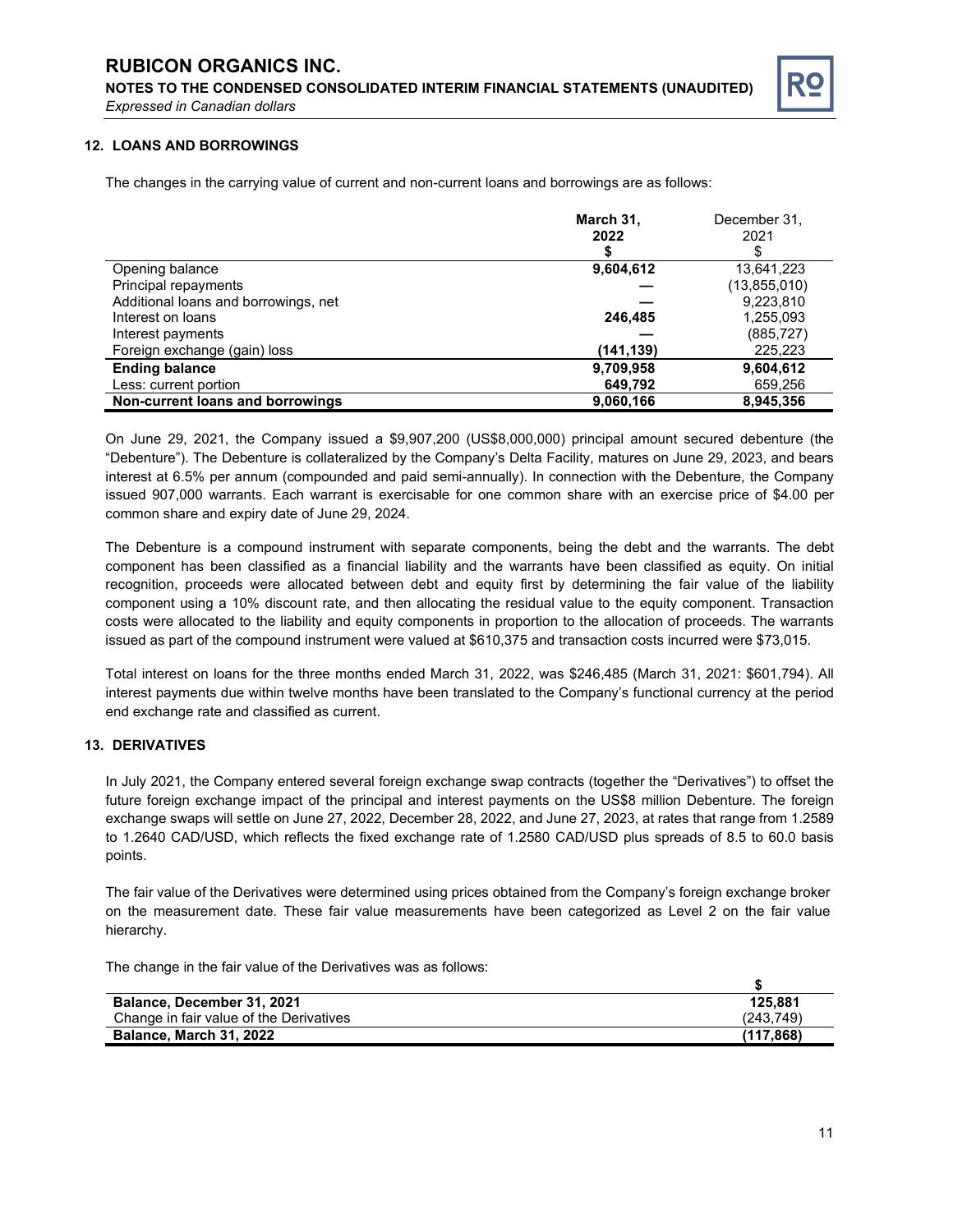

## **14. SHARE CAPITAL**

# **a. Authorized**

The Company is authorized to issue an unlimited number of common shares with no par value.

## **b. Issued and fully paid**

| <b>Common shares</b>                        | #          |             |
|---------------------------------------------|------------|-------------|
| <b>December 31, 2020</b>                    | 49,395,131 | 86,349,350  |
| Prospectus offering, net of financing costs | 6.052.631  | 19.492.019  |
| Stock option exercises                      | 535.565    | 1.363.638   |
| <b>December 31, 2021</b>                    | 55.983.327 | 107.205.007 |
| March 31, 2022                              | 55,983,327 | 107,205,007 |

# **15. RESERVES**

# **a. Options**

Under the Company's Equity Incentive Plan and Deferred Share Unit Plan (together the "Equity Plans"), the Board of Directors may grant stock options, restricted share awards, restricted share units and deferred share units ("Equity Awards") to eligible directors, officers, employees, and consultants of the Company and its subsidiaries. The Equity Plans provide for the issuance of Equity Awards that shall not exceed in aggregate 9,146,774 common shares of the Company.

The exercise price of stock options issued pursuant to the Equity Plans is determined by the Board of Directors but cannot be lower than the fair market value of the common shares subject to option on the date of grant. The options vest and become exercisable as determined by the Board of Directors at the time of the grant. Unless determined otherwise by the Board of Directors, the options expire within five years from the date of grant.

The Company has granted options to purchase common shares under the Equity Plans as follows:

|                                       | <b>Number of options</b><br>Ħ | <b>Weighted average</b><br>exercise price |
|---------------------------------------|-------------------------------|-------------------------------------------|
| Outstanding, December 31, 2020        | 4,261,583                     | \$3.31                                    |
| Granted                               | 169.000                       | \$2.61                                    |
| Exercised                             | (637, 333)                    | \$1.39                                    |
| Forfeited                             | (236,167)                     | \$3.34                                    |
| Expired                               | (30.000)                      | \$1.29                                    |
| <b>Outstanding, December 31, 2021</b> | 3,527,083                     | \$3.51                                    |
| Forfeited                             | (9,667)                       | \$2.60                                    |
| Expired                               | (80,000)                      | \$1.87                                    |
| Outstanding, March 31, 2022           | 3,437,416                     | \$3.55                                    |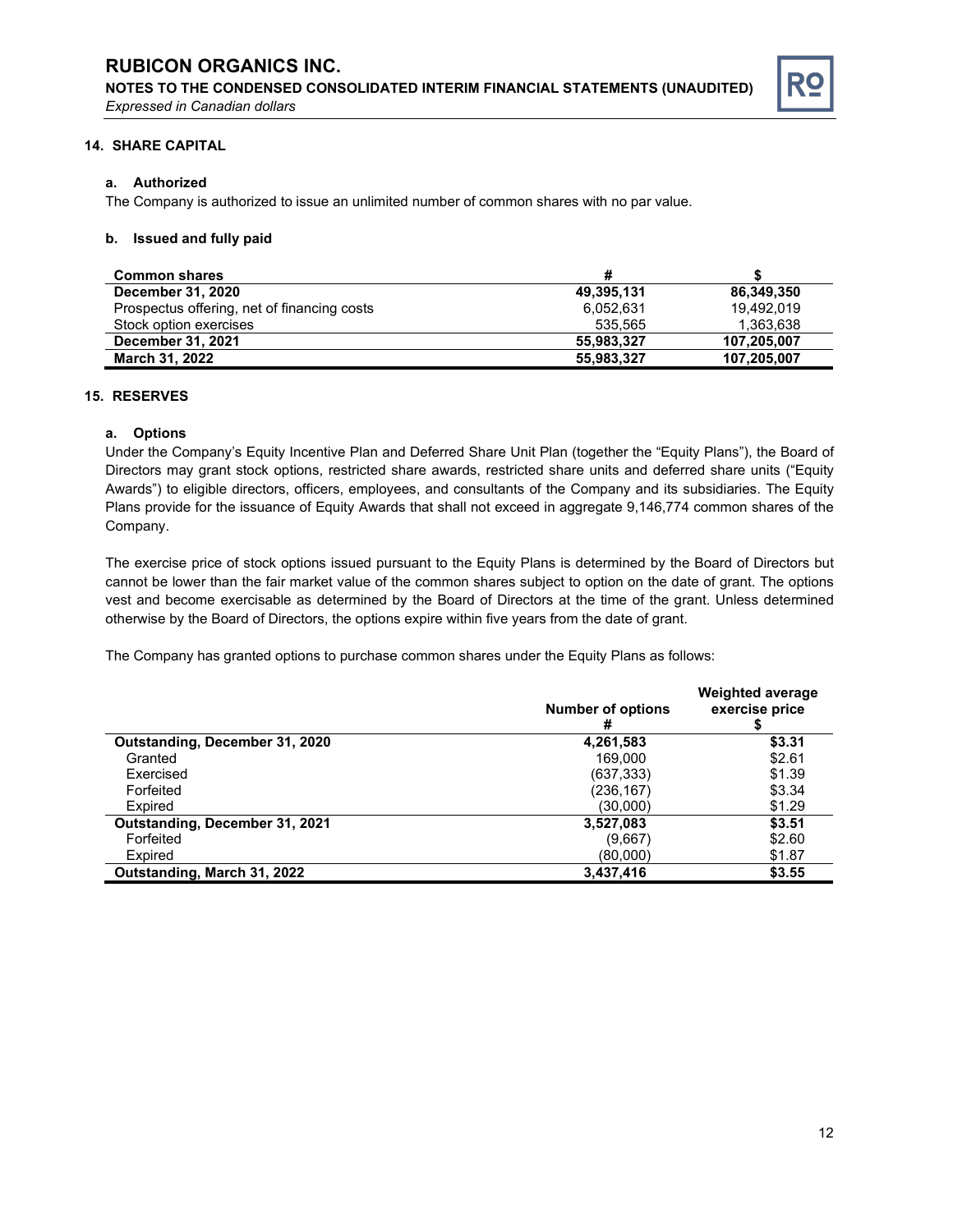**NOTES TO THE CONDENSED CONSOLIDATED INTERIM FINANCIAL STATEMENTS (UNAUDITED)** *Expressed in Canadian dollars*



The following table provides information on stock options outstanding and exercisable as at March 31, 2022:

|                    |                                 | <b>Options outstanding</b> |                                                                     |                      | <b>Options exercisable</b>                                          |
|--------------------|---------------------------------|----------------------------|---------------------------------------------------------------------|----------------------|---------------------------------------------------------------------|
| <b>Grant Date</b>  | <b>Exercise</b><br><b>Price</b> | Number of<br>options       | <b>Weighted average</b><br>remaining<br>contractual life<br>(years) | Number of<br>options | <b>Weighted average</b><br>remaining<br>contractual life<br>(years) |
| July 31, 2017      | US\$2.00                        | 200,000                    | 0.33                                                                | 200,000              | 0.33                                                                |
| November 15, 2017  | US\$2.00                        | 5,000                      | 0.63                                                                | 5,000                | 0.63                                                                |
| January 21, 2018   | US\$2.00                        | 50,000                     | 0.81                                                                | 50,000               | 0.81                                                                |
| July 31, 2018      | \$3.25                          | 1,987,083                  | 1.33                                                                | 1,987,083            | 1.33                                                                |
| July 31, 2018      | \$2.60                          | 328,250                    | 1.33                                                                | 328,250              | 1.33                                                                |
| September 24, 2018 | \$2.60                          | 15,000                     | 1.48                                                                | 15,000               | 1.48                                                                |
| September 24, 2018 | \$8.15                          | 350,000                    | 1.48                                                                | 350,000              | 1.48                                                                |
| May 28, 2019       | \$3.25                          | 20,000                     | 2.16                                                                | 20,000               | 2.16                                                                |
| May 28, 2019       | \$2.60                          | 62,917                     | 2.16                                                                | 44,167               | 2.16                                                                |
| July 12, 2019      | \$3.25                          | 83,333                     | 2.28                                                                | 66,667               | 2.28                                                                |
| July 12, 2019      | \$2.60                          | 52,500                     | 2.28                                                                | 35,000               | 2.28                                                                |
| September 20, 2019 | \$3.25                          | 3,333                      | 2.48                                                                | 3,333                | 2.48                                                                |
| September 20, 2019 | \$2.60                          | 32,500                     | 2.48                                                                | 22,000               | 2.48                                                                |
| August 18, 2020    | \$2.60                          | 12,500                     | 3.39                                                                | 4,166                | 3.39                                                                |
| October 14, 2020   | \$2.60                          | 70,000                     | 3.54                                                                | 23,333               | 3.54                                                                |
| April 16, 2021     | \$2.60                          | 75,000                     | 4.05                                                                |                      | 4.05                                                                |
| November 16, 2021  | \$2.60                          | 90,000                     | 4.63                                                                |                      | 4.63                                                                |
|                    |                                 | 3,437,416                  | 1.55                                                                | 3,154,000            | 1.35                                                                |

During the three months ended March 31, 2022, the Company recognized \$40,122 in share-based compensation expense pertaining to options (March 31, 2021: \$172,458).

### **b. Warrants**

The Company's outstanding warrants consisted of the following:

|                   |                    |                                 | <b>Number of Warrants</b> |                          |
|-------------------|--------------------|---------------------------------|---------------------------|--------------------------|
| <b>Issue Date</b> | <b>Expiry Date</b> | <b>Exercise</b><br><b>Price</b> | March 31, 2022            | <b>December 31, 2021</b> |
| April 25, 2019    | April 25, 2022     | \$4.50                          | 671.000                   | 671.000                  |
| May 28, 2019      | May 28, 2022       | \$4.50                          | 1,000,000                 | 1,000,000                |
| July 12, 2019     | July 12, 2022      | \$4.50                          | 100.002                   | 100,002                  |
| February 26, 2021 | February 26, 2024  | \$5.30                          | 3,026,315                 | 3,026,315                |
| June 29, 2021     | June 29, 2024      | \$4.00                          | 907,000                   | 907,000                  |
|                   |                    |                                 | 5,704,317                 | 5,704,317                |

Each warrant is exercisable into one common share of the Company upon payment of the exercise price.

### **c. Restricted Share Units ("RSUs")**

During the three months ended March 31, 2022, the Company recorded \$582,074 in share-based compensation pertaining to RSUs (March 31, 2021: \$nil). As at March 31, 2022 there were 2,740,000 RSUs outstanding (December 31, 2021: 2,740,000).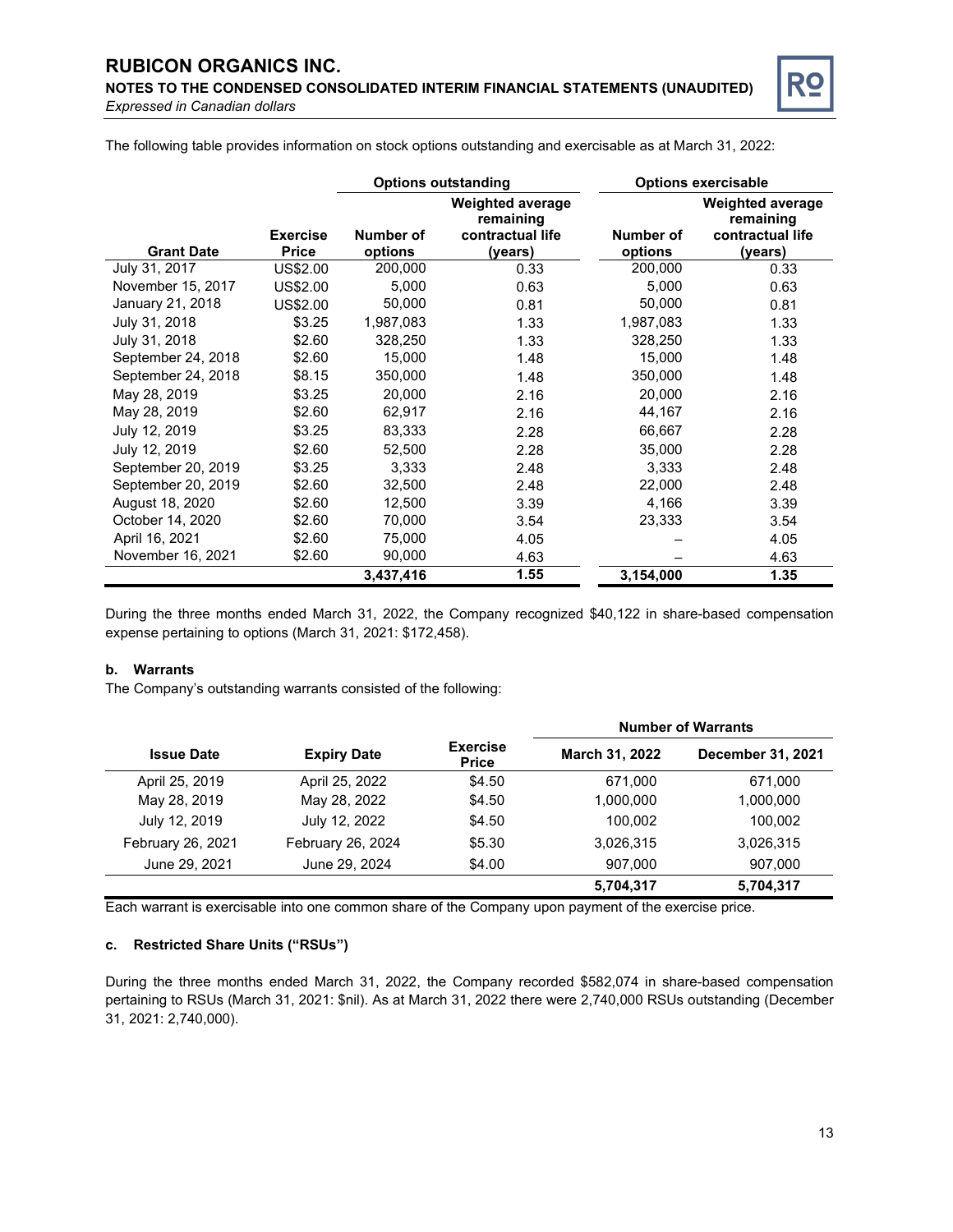**NOTES TO THE CONDENSED CONSOLIDATED INTERIM FINANCIAL STATEMENTS (UNAUDITED)** *Expressed in Canadian dollars*



## **d. Deferred Stock Units ("DSUs")**

During the three months ended March 31, 2022, the Company recorded \$44,250 in share-based compensation pertaining to DSUs (March 31, 2021: \$nil). As at March 31, 2022 there were 250,000 DSUs outstanding (December 31, 2021: 225,000).

## **16. RELATED PARTY TRANSACTIONS**

#### **a. Related party transactions**

Accounts payable and accrued liabilities at March 31, 2022, included \$50,690 (December 31, 2021: \$57,357) owed to executives and directors of the Company for expenses paid on behalf of the Company.

### **b. Compensation of key management personnel**

Key management personnel are those persons having the authority and responsibility for planning, directing and controlling activities of the entity, directly or indirectly. The key management personnel of the Company are the members of the Company's executive management team and Board of Directors. Key management compensation for the nine months ended March 31, 2022 was comprised of:

|                                                | March 31, | March 31. |
|------------------------------------------------|-----------|-----------|
|                                                | 2022      | 2021      |
|                                                |           |           |
| Salaries and accrued salaries                  | 325.250   | 326,250   |
| Share based compensation                       | 581.174   | 66.959    |
| Total compensation of key management personnel | 906.424   | 393.209   |

## **17. SUPPLEMENTAL CASH FLOW INFORMATION**

Change in non-cash working capital items for the three months ended:

|                                          | March 31,  | March 31,     |
|------------------------------------------|------------|---------------|
|                                          | 2022       | 2021          |
|                                          |            |               |
| Accounts receivable                      | 1,331,813  | 353,233       |
| Prepaids and deposits                    | (197,090)  | (174,795)     |
| Security deposits                        |            | (115,000)     |
| Inventory                                | (828, 409) | (1,920,692)   |
| Accounts payable and accrued liabilities | (354, 520) | (1, 187, 303) |
| Deferred revenue                         |            |               |
| Interest payable                         |            | 299.721       |
| Interest on lease liabilities            | 6,638      | 11,068        |
| Change in non-cash working capital items | (41,568)   | (2,733,768)   |

As at March 31, 2022, accounts payable and accrued liabilities include \$546,381 related to capital asset additions (December 31, 2021: \$523,651).

Interest of \$332,904 was accrued as at December 31, 2021 and paid during the three months ended March 31, 2022.

Cash and cash equivalents consist of the following:

|                                 | March 31, | December 31, |
|---------------------------------|-----------|--------------|
|                                 | 2022      | 2021         |
|                                 |           |              |
| Cash                            | 1,370,787 | 2,634,610    |
| Cash equivalents                | 7,380,000 | 8,948,833    |
| Total cash and cash equivalents | 8,750,787 | 11,583,443   |

Cash equivalents consist of redeemable guaranteed investment certificates that are immediately convertible to cash.